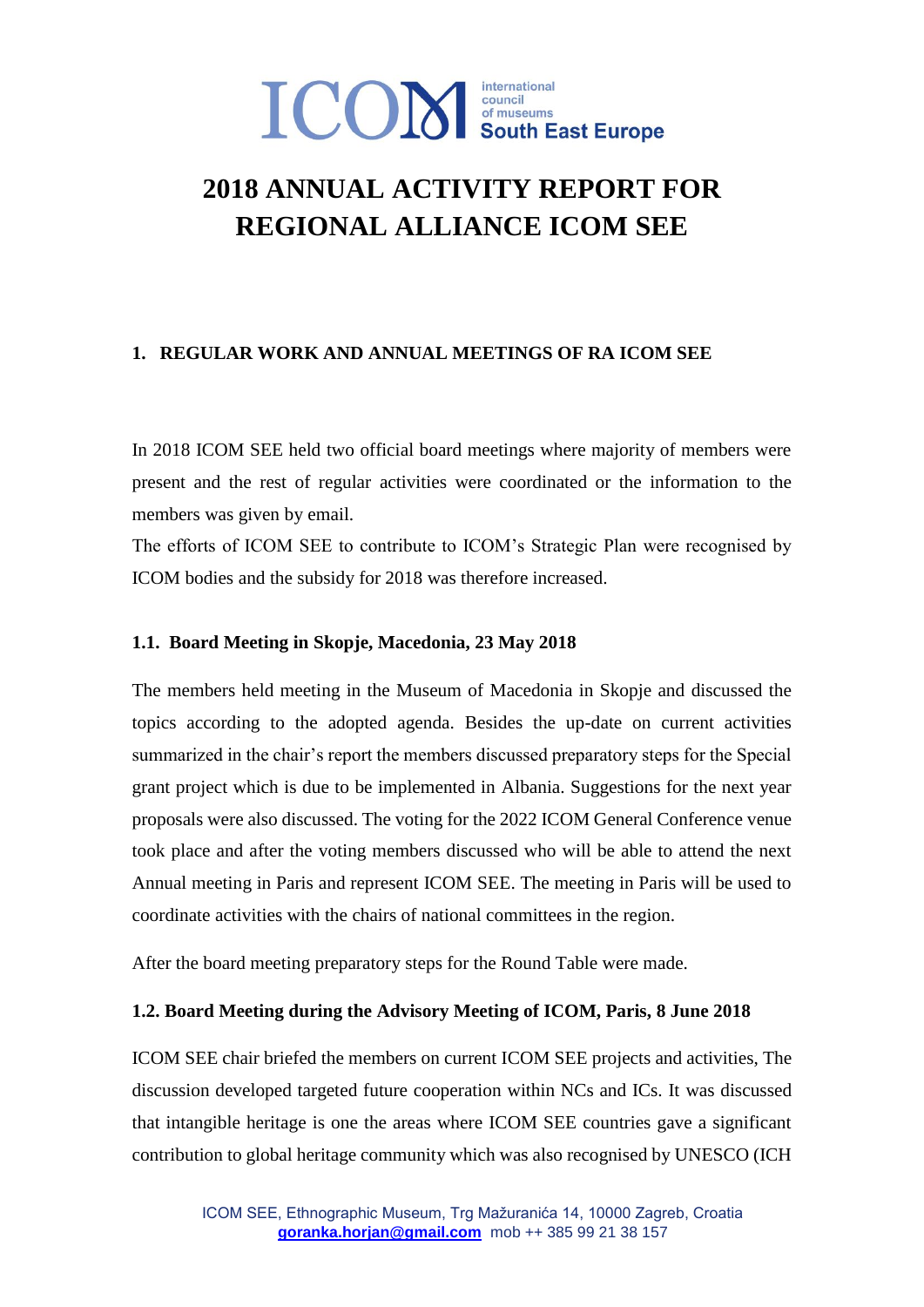official centre in Bulgaria, large number of inscriptions on ICH UNESCO lists in Croatia, successful listings by other SEE countries). New project proposals were also discussed. There has been a question of previously expressed intentions to enlarge ICOM SEE members (Greece and Turkey in particular) which would require the Statute changes. However, there is also a need to have active members and ICOM SEE will not make any changes unless a clear wish and commitment to be active member is visible.

#### **1.3. On-line communication with ICOM Europe**

Although the joint application was not successful in 2018 Special Grant Call, ICOM SEE and ICOM Europe continue to be supportive to each other's activities. Chair Luis Raposo was contacted to help ICOM SEE member in an EU project supported by the European Social Fund and the application was successful. The result will be that a small party of cultural experts from Croatia will participate in the events co-organised by ICOM Europe in Guimaraes in May 2019.

#### **1.4. Working meetings**

In order to foster implementation of activities in organising the regional seminar in cooperation with three national committees in the region and hosted by ICOM Serbia, ICOM SEE Chair met with the Secretary and ICOM Serbia Chair in October. The meetings were held on  $4<sup>th</sup>$  and  $5<sup>th</sup>$  October in the Ethnographic Museum in Belgrade and in the National Museum of Serbia. The regional seminar whose theme is *Hyperpconnected museums: challenges of digital communication* received the grant from ICOM and targeted specific group of attenders.

The decision was made to support Slavko Spasić, ICOM Serbia Chair in his application to become a member of the Executive Council of ICOM and to support him in the elections that will take place in Kyoto in September 2019.

## **1.5. ICOM Red list programme for SEE**

No significant progress has been made in supporting preparation of the ICOM Red List for Southeast Europe. ICOM expert Johnny Maroun, Red List coordinator, left ICOM and we are waiting to be informed on new appointment.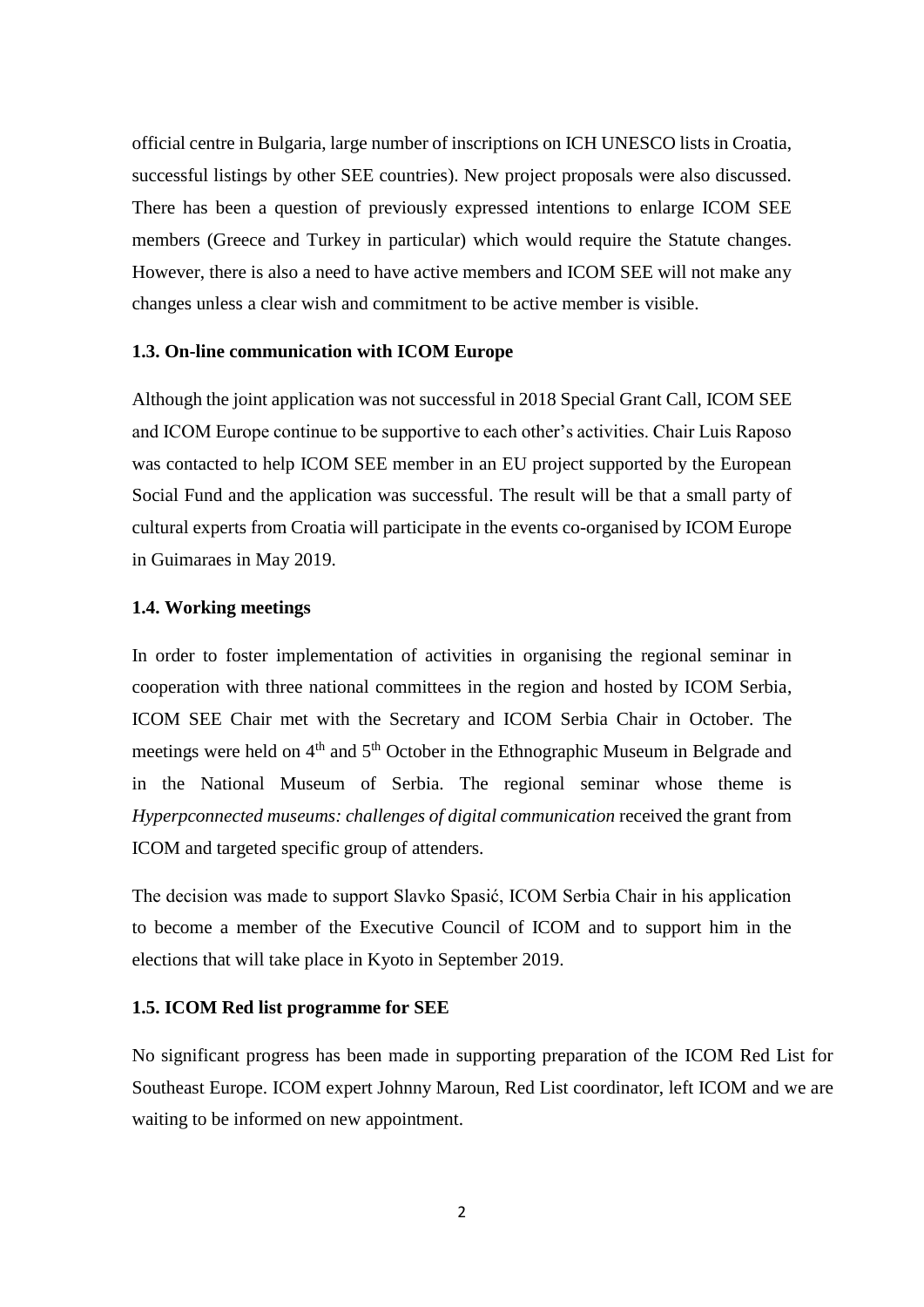## **ICON** South East Europe international

#### **1.6. Working in the ICOM-ITC Management Board Meeting**

ICOM SEE is a member of the ICOM-ITC Management Board Meeting and since the Chair Goranka Horjan was not able to attend the representative at this year's meeting held in Fuzhou, was the Secretary Biljana Đorđević. She took part at the Board meeting and during the stay from 23 to 26 November 2018 she also took part at the International Forum of Young Museum professionals which was held within the MPT EXPO - the 8th Chinese Museums and Relevant Products and Technologies Exposition.

The Board meeting was opened by the ICOM President Suay Aksoy saying that the ITC has proved to be a great success story of ICOM. ICOM SEE is active in promoting the ITC and young members from SEE museums apply for the training. This year one European candidate was chosen from ICOM SEE region.

## **2. SPECIAL PROJECTS**

#### **2.1.** *STORAGE RE-ORG PROJECT*

#### **2.1.1. Preparatory steps, May – October 2018, Tirana, Albania**

As one of the most recognized projects targeting improvement in museum storages - STORAGE RE-ORG project was granted in 2018 by ICOM to implement the training course in Albania. Improvement of detected poor conditions in museums storages by using the RE-ORG model developed by ICCROM, has been a great help to museums in the region. The training course was successfully completed in November 2018. The project was done in partnership of ICOM SEE. ICOM Croatia, ICOM Slovenia, ICOM Albania, Albanian Ministry of Culture and ICCROM.

The amount of ICOM Grant was  $\epsilon$  7000 and the date of the contract was 14 March, 2018. The host of the training course was the National Historical Museum, Tirana, Albania. ICOM Albania in cooperation with ICOM SEE obtained the national funding to enable the implementation of the project and the agreement with the Ministry of Culture was signed. The project was also supported by ICCROM that provided methodology and the concept and the success of the implementation was noticed by their Director general.

The Ministry of Culture of Albania covered the accommodation and perdiem for their staff members directly. The National Historical Museum bought equipment and offered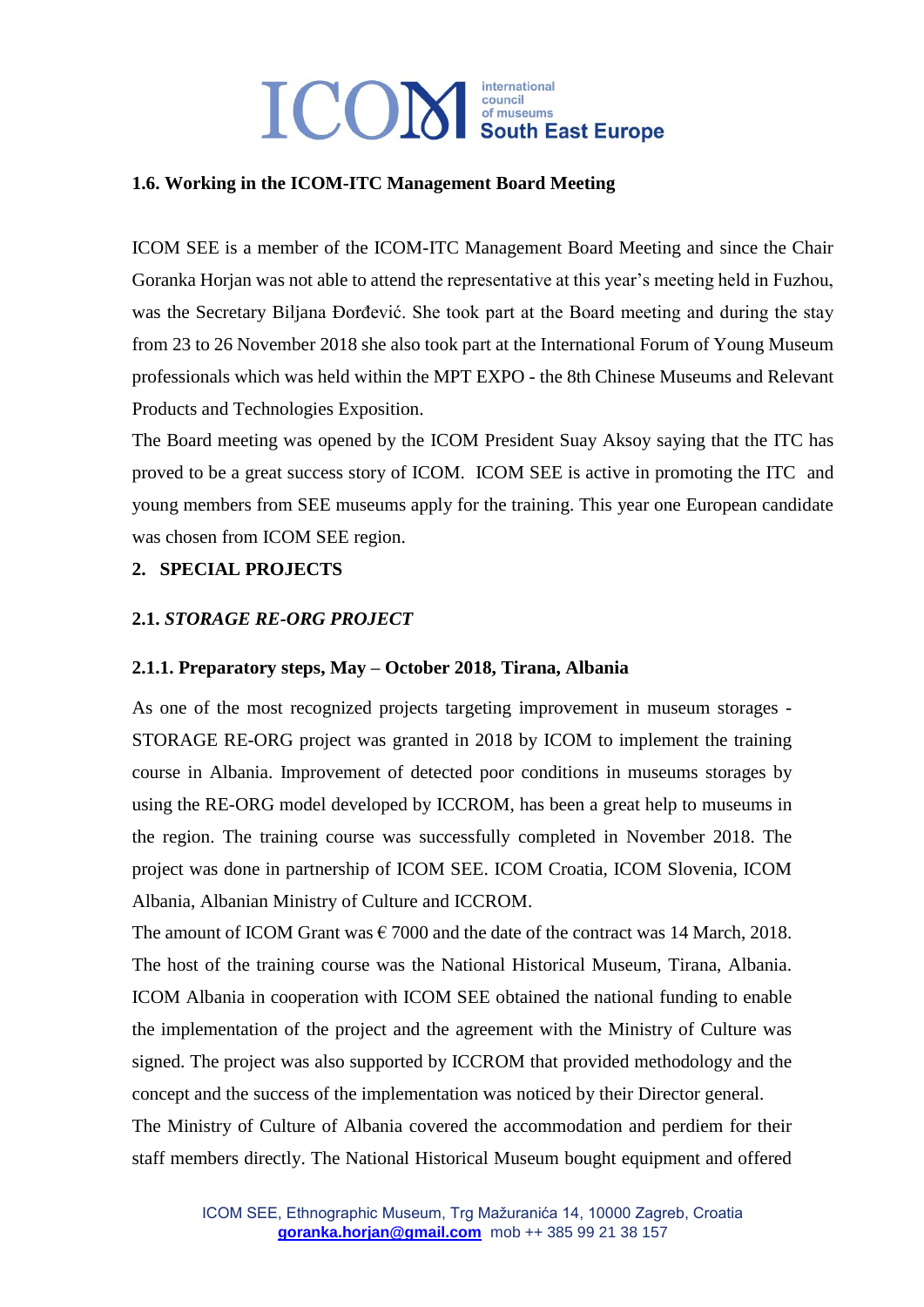their premises and different equipments for the workshop. There was a huge in kind contribution of the third parties, museums that participated in the programme and commitment of ICOM SEE members. Inspection of the storages tworking with the experts was done by the museum staff and the assessment of the condition was made as a starting point for the training. A preparatory phase of the project was also made and the storages were chosen – the ones that were ready to implement the project of reorganization.

ICOM SEE board members, and particularly ICOM SEE board member Sabina Veseli, were engaged in preparatory steps. Negotiations with hosts and Mininistry and with ICCROM took a lot of time and it was also necessary to select available mentors and engage them for the implementation process.

The preliminary visit was organized during 18 - 23 June 2018 with the participation of Gael de Guichen from ICCROM and Veljko Dzikic from the Central Institute of Conservation in Belgrade, one representative from ICOM Albania and 4 participants from the National Historical Museum. During these days the mentors and the participants from the museum visited and analyzed the storages of the National Historical Museum choosing the right strategy to be implemented for the course. The training mentors were also chosen.

#### **2.1.2***. STORAGE RE-ORG Training course, 5 th – 13 th November 2017, Tirana, Albania*

The main training course, which was held in the storages of the National Historical Museum in Tirana from 5-13 November 2018, was divided into four phases and the reorganization sectors included management, space, collections, furniture and equipment.

The first phase of the project lasted two days and consisted of the theoretical part provided by mentors Veljko Džikić and Natalija Cosic. Domagoj Kačan and Jana Šubić Prislan were mentors of the other two teams who led the participants through the complete process of implementation. The lectures consisted of the methodology presentation and identification of common objectives offered by the course. The participants were trained to identify and obey the basic criteria for museum storages. Through presentations, the participants presented the current state of their storages and problems they were continuously facing in their own institutions. At this stage, they were divided into four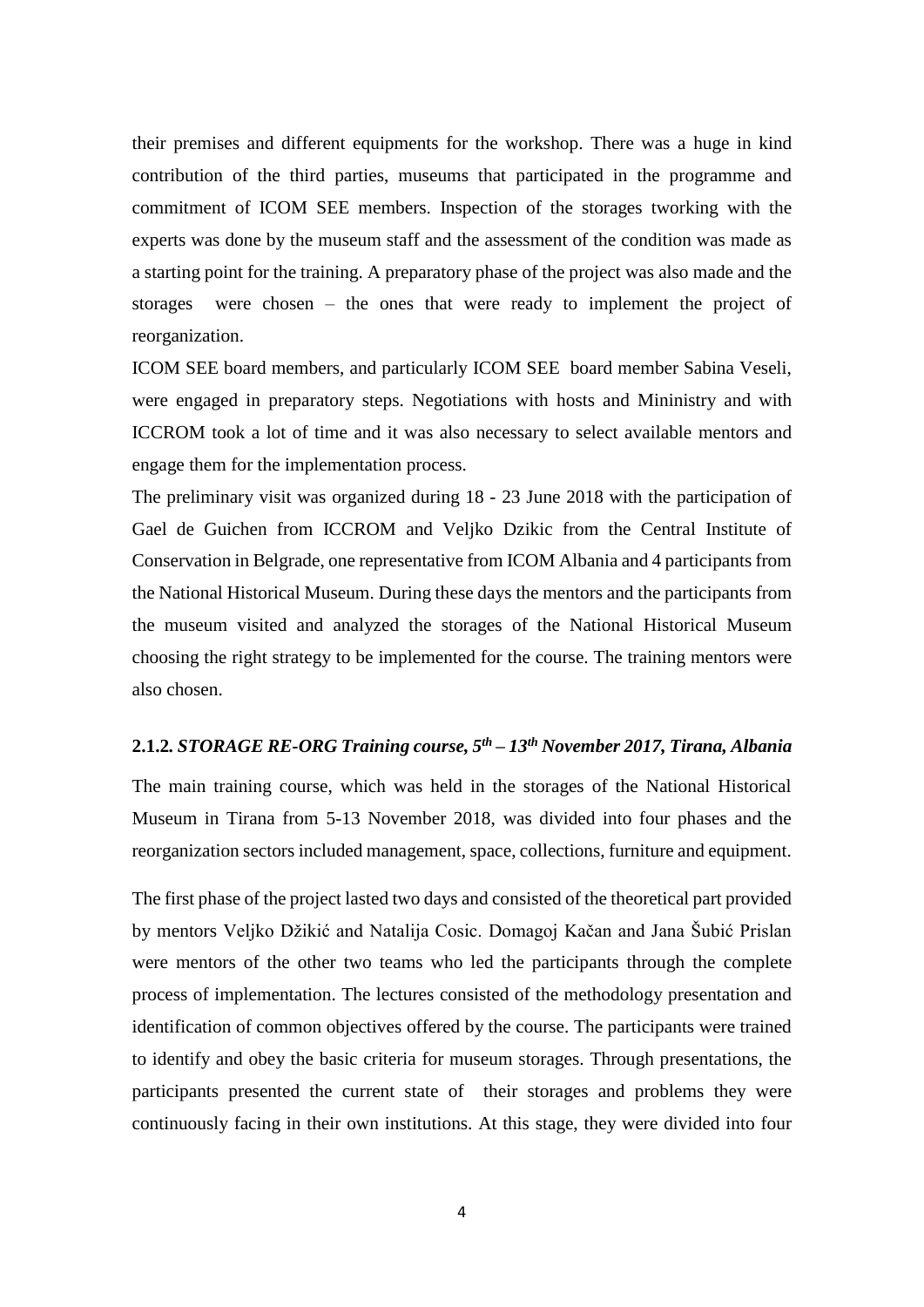teams and each one got a mentor. Each team was responsible for one part of the storage rooms which were dislocated in two places in the museum.

In the second phase the participants made a visit to the actual storages and made a report on the actual condition (two days). The third phase lasted one day and included reorganization planning which included drawing the elements in the floor plan (installations, furniture, objects on the floor) and making a clear localization system.

The last phase lasted two days and consisted of the identification, measurement and grouping of objects and the execution of the planned activites.

The work of the participants divided in teams in the storages lasted for 1 week through the different phases of RE ORG such as building teams, knowing the stores and drafting the plan and implementing the plan. In the two locations new shelving was built as planned in the preliminary phase. In the small room two big metallic grids were installed. As the result in the storages there were no museum objects on the floor anymore and all objects not belonging to collections were removed from the areas.

In the icon storages, different tables were set to accomodate icons horizontally in order to remove them from the floor. A wooden shelf with drawers was provided to put small and the most damaged icons horizontally, too.

The participants found the workshop very useful and they were very keen on participating in all the phases of the project from the studying of the collection to the implementation of the project. They found the methodology very helpful in the reorganization of museum storages and we are of the opinion that they will continue their work in the storage of their museums.

The museum staff also participated in the execution of the method in the storages. There were four members of the museum participants in the course and many museum members helped to implement the project.

All activities were documented, each day was photographed and a power-point BEFORE and AFTER was made and presented on the final day.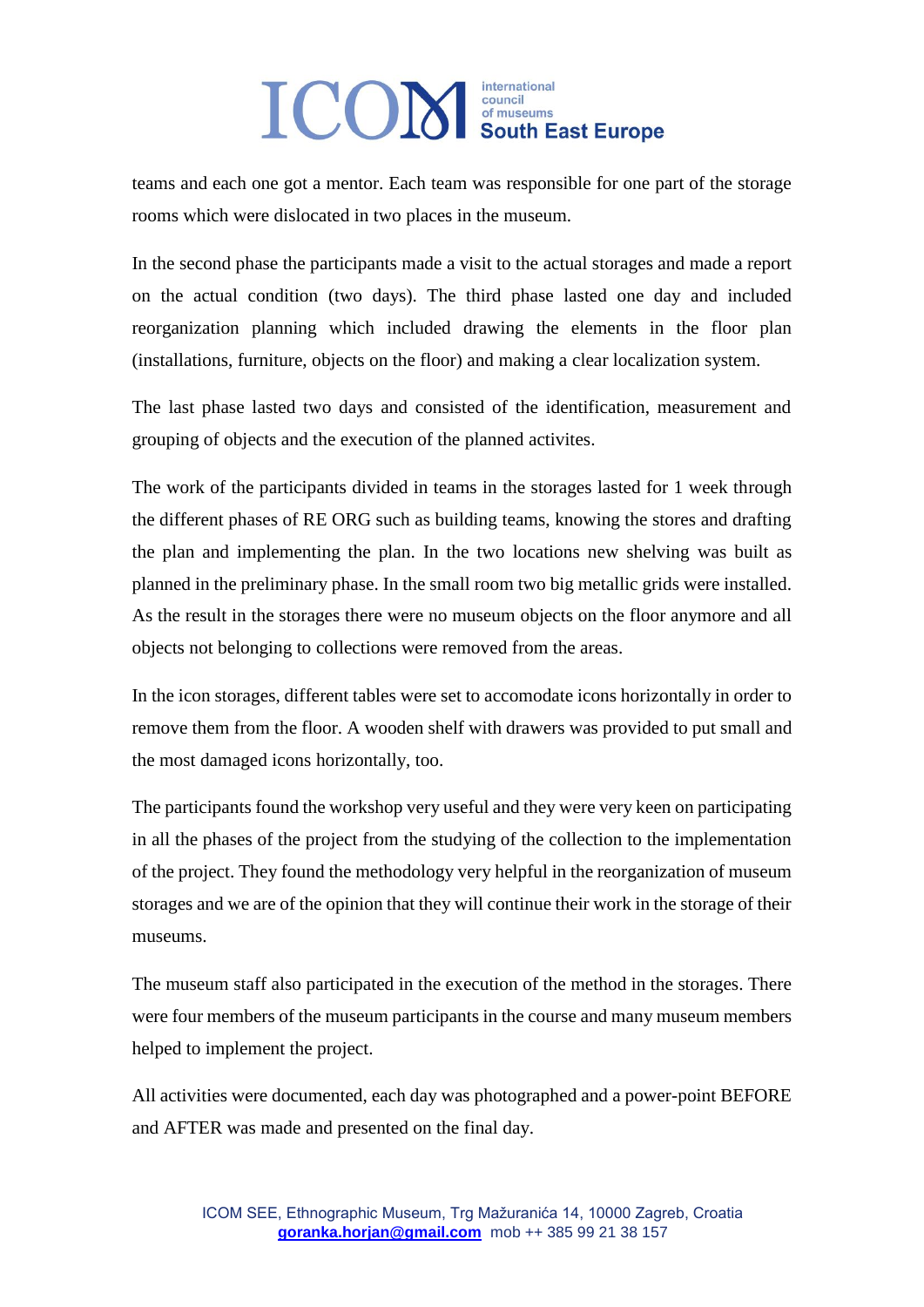#### **2.1.3. Preparations for STORAGE RE-ORG in Moldova in 2019**

ICOM SEE has been trying to establish the implementation of the RE-ORG in Moldova thus continuing with the good practice of introducing the methodology in museums in the region with the help of ICOM Special Projects support. Although the museum professionals in Moldova were interested, they did not receive the confirmation of the Ministry of Culture to financially support the programme and they cannot secure 50% of funding themselves. Therefore, the attempt will be repeated next year.

#### *2.2. MUSEUM DEFINITION*

In collaboration of ICOM Macedonia ICOM SEE organized the round table on the topic "What is a Museum - New Museum Definition" which followed the proposed steps given by ICOM. The round table was organized in the Archaeological Museum of Macedonia in Skopje on 24 May 2018. The round-table addressed the four basic questions:

\* What do you think are the most relevant and important contributions which museums can make to society in the coming decade?

\* What do you think are the strongest trends and the most serious challenges faced by your country in the coming decade?

\* What do you think are the strongest trends and the most serious challenges faced by museums in your country in the coming decade?

\* How do you think museums need to change and adapt our principles, values and working methods over the next decade to meet these challenges and enrich our contributions?

Museum definition is one of the burning issues today in the global museum community. Experts from SEE countries (Albania, Bosnia and Herzegovina, Croatia, Macedonia, Serbia and Slovenia) were discussing in what kind of surroundings museums work nowadays and how they reply to emerging challenges. The demands are huge and resources are scarce. Apart from internal problems that bother professionals (lack of space and human resources, lack of freedom to choose programmes, restricted finances, poor condition of museum buildings, etc.) museumare faced with rising expectations of the communities. And attitude towards museums is not the same in different countries so the caution is needed when the definition is changed since some of the museum laws adopted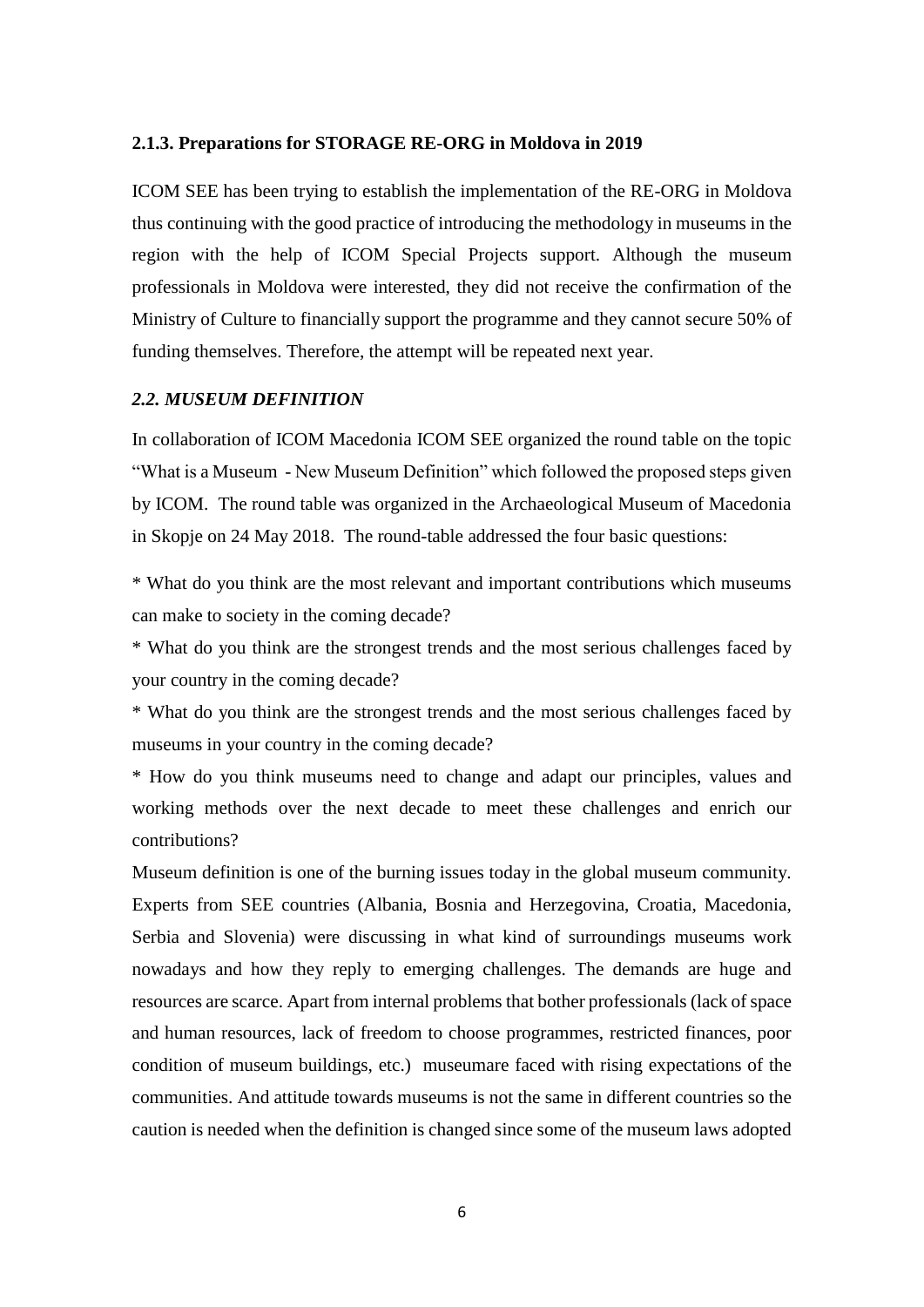the ICOM definition in their legislative. The transcripts from the round table were made and sent to ICOM Paris by ICOM Macedonia.

However, the model given caused a huge engagement on the side of the organizers and the transcripts cannot be very useful without knowing the broader context of museum policies and practices in the SEE countries.

ICOM SEE is looking forward to see the results of the engagement and ICOM Macedonia did a fantastic job in securing all the logistics for the project.

## *2.3. REGIONAL MUSEUMS ON THE BALKAN ROUTE OF MIGRATIONS*

ICOM SEE cooperated with the ICR in the project **Migration Cities** more precisely in its sub-project called *Regional Museums on the Balkan Route of Migrations*. ICR chair Irena Žmuc used the ICOM SEE network to target experts from different countries on the route. This sensitive issue revealed its political dimension and different attitudes in Balkan countries. Numerous responses of museums that addressed the migrant crisis in Croatia and Slovenia mainly were collected. The project showed that museums are the places which can contribute to better understanding for society on the whole.

Some of the good practices examples were the following outputs:

- 1. Museum and Galleries of Ljubljana (Slovenia) produced a 9-minutes film Ljubljana on the croassroads: Museum objects testify migration.
- 2. Ethnographic Museum in Zagreb (Croatia) offers programmes which include immigrants from Africa in their work processes like musical workshops and therefore connects them with local people and school children
- 3. Presentation of the book Formation and Disintegration of the Balkan Refugee Corridor: Camps, Routes and Borders in Croatian Context which was published in 2018 was done
- 4. Local museum in Jesenice (Slovenia set the exhibition with the title *Jesenice — From Where and to Where?* which posed the question of who actually is a migrant. Is it a person that arrived yesterday, or also a people who came 50, maybe 500 years ago? Migrants family contributed to the exhibition.

In collaboration with Malmö University ICOM SEE took part in the project led by Dr. Christine Johansson who is the expert for the topic of migrations and migrants in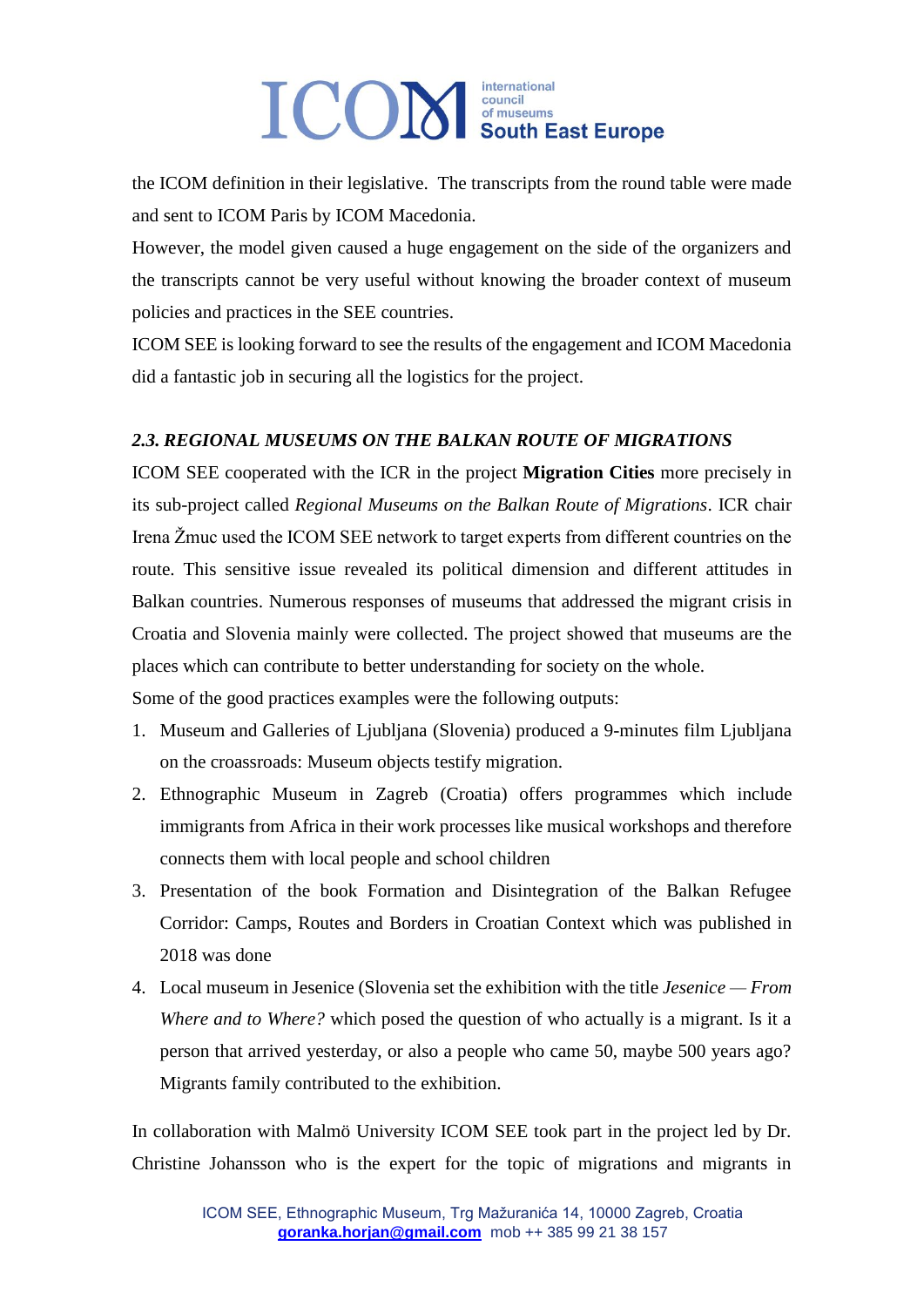museums and is also supported by the Swedish Agency of the European Asylum, migration and Integration Fund – AMIF. The title of the project is «Museums as arenas of integration – new perspectives and methods of involvement ». An educational course was organized in the Ethnographic Museum in Zagreb on  $7<sup>th</sup>$  June 2018. The programme was implemented under the title *Museums, migrations and integrations*. The participants had an opportunity to be introduced to the book on the topic written by C. Johansson, the methodology of the project and the interactive part with the exercise including the questionnaire and the discussion.

#### *2.4. INTANGIBLE CULTURAL HERITAGE FORUM*

ICOM SEE members participated at the multilateral meeting on ICH that included 16 European countries plus China. The Second China-Central and Eastern European Countries Expert-Level Forum on Safeguarding of the Intangible Cultural Heritage was successfully held in Hangzhou, China from September 17 to 22, 2018. During the Forum Board members of ICOM SEE Goranka Horjan from Croatia (chair), Tanja Roženbergar (vice-chair) from Slovenia and Biljana Đorđević (secretary) from Serbia proposed marking the 17th October as International Intangible Heritage Day since it was the day when in 2003 the UNESCO CONVENTION FOR THE SAFEGUARDING OF THE INTANGIBLE CULTURAL HERITAGE was adopted in Paris. The proposal to celebrate 17 October as International Intangible Cultural Heritage Day was accepted as one of the conclusions of the meeting.

Zhejiang Provincial Centre for Safeguarding Intangible Cultural Heritage was the joint organizer of the Forum which was attended by several ICOM SEE intangible heritage experts. They gave lectures, participated in discussions and took part in workshops and the joint Craftsmen Exhibition which was organized at the Intangible Cultural Heritage Expo at the White Horse Lake International Convention and Exhibition Centre in Hangzhou. The initiative is in line with ICOM strategy and continuous fostering of intangible heritage promotion and protection ICOM SEE informed the President and Director General of ICOM about it receiving the affirmative answer that such steps are welcomed by ICOM. ICOM SEE has started on-line invitation for supporting the initiative and to promote the topic by using the social networks and websites. The broader campaign is planned next year and the project to encourage the initiative has been drafted.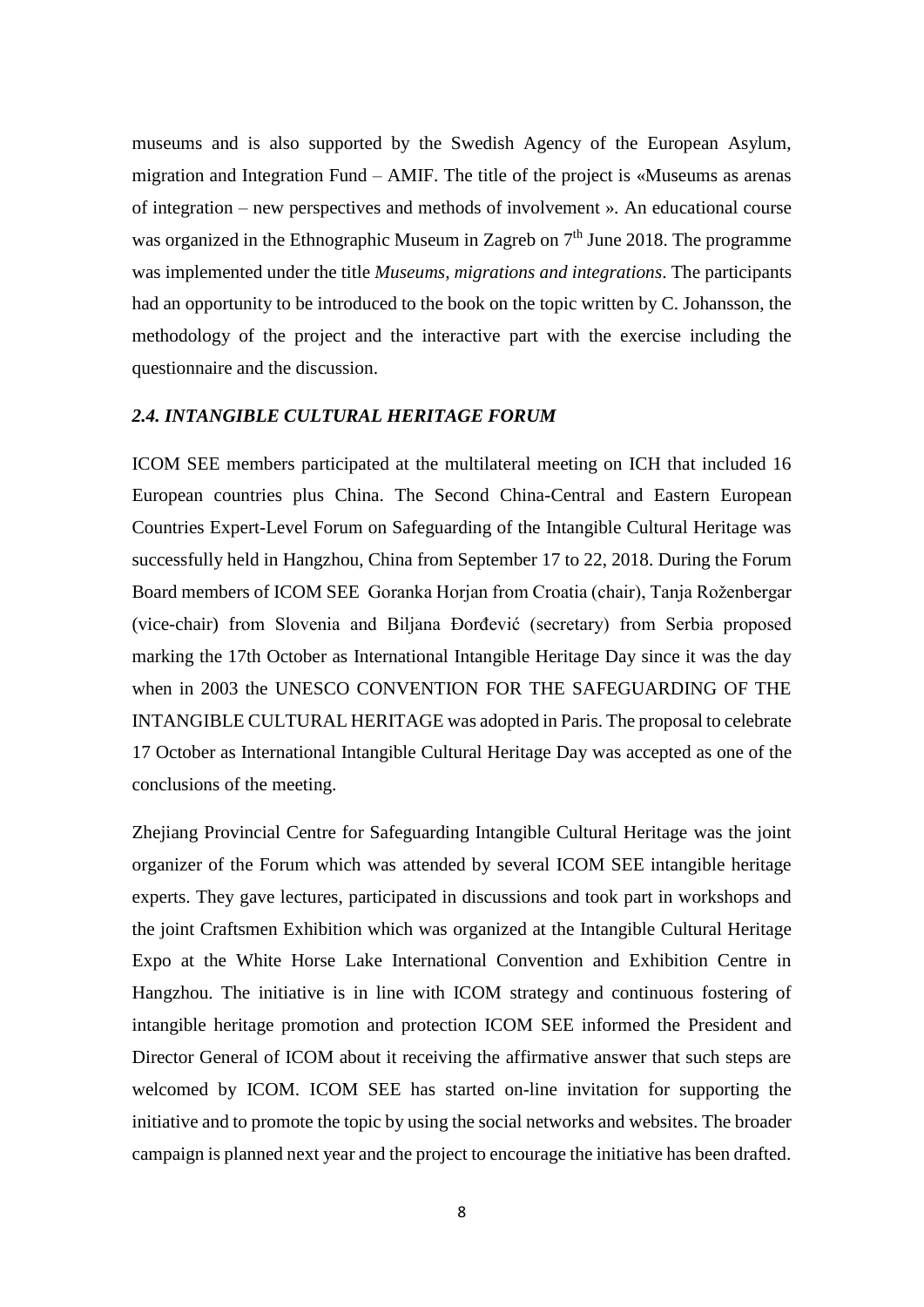The Forum in China gathered about 40 museum and heritage experts and the theme of the Forum was "Creating Cultural Memories with Hands". The keynote speeches sessions and panel discussions showed how important intangible heritage is and what efforts are made by different countries to preserve those fragile jewels of human creativity. Therefore, the initiative to celebrate the International Intangible Heritage Day is an additional attempt to implement the Convention and to foster visibility of the intangible phenomena, whose variety is enormous and deserves better promotion.

ICOM SEE has a long-standing programme scheme devoted to the promotion and preservation of the intangible heritage. Since its foundation in 2006, the regional alliance ICOM SEE has pursued the vision of a community-active museum whose role is to keep traditions alive in local environments. One of the first EU projects related to the intangible heritage was CRAFTTRACT implemented by Croatian and Slovenian museums and among the results first centres for traditional crafts were established. The project was later shown in other south-east European countries as a good practice example. The expertise of the regional museum professionals in intangible heritage has been recognized inside and outside Europe. Ministries of culture in the SEE region embraced professional proposals and a lot of files for UNESCO lists have been created since 2004 and many applications were successful in enlisting intangible phenomena on UNESCO lists.

## *2.5. CONGRESS OF MUSEUM PROFESSIONALS, BREŽICE, SLOVENIA*

ICOM SEE in collaboration with ICOM Slovenia organized the congress in Posavski muzej Brežice. The congress was held from 20 – 22 September 2018. Several ICOM SEE representatives took part as speakers and among them three mentors of the RE-ORG training course, Veljko Džikić, Mihaela Grčević and Jana Šubić Prislan. They reported on the methodology and its applicability in museums in the countries of the south-east Europe were the project was successfully implemented.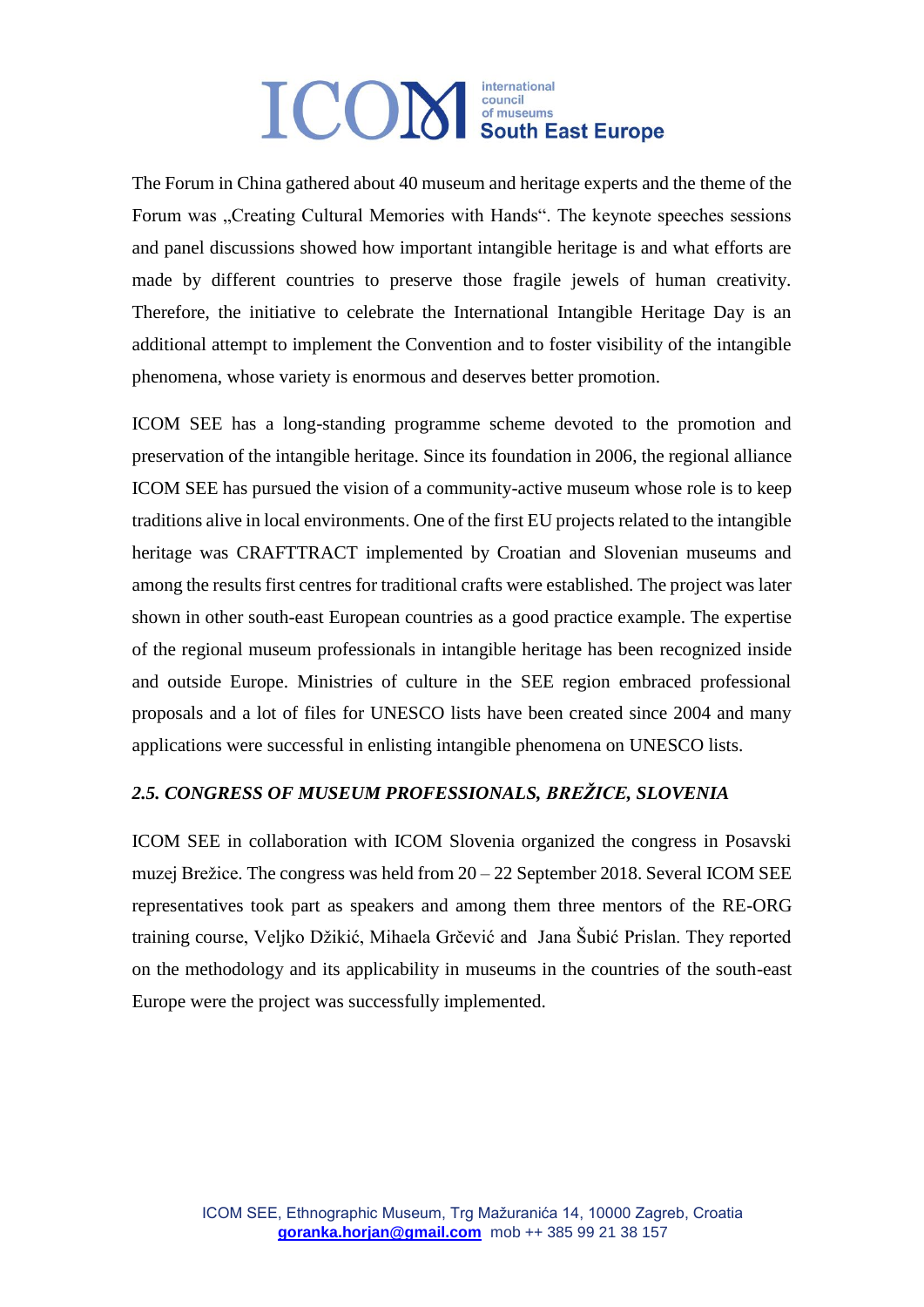## **3. ICOM SEE PARTICIPATION INTERANTIONAL CONFERENCES AND EVENTS**

#### *3.1. MUSEUM AND HERITAGE SHOW, London, 14 – 18 May 2018*

In collaboration with the British Embassy in Zagreb, ICOM SEE Chair Goranka Horjan participated at the Museum Heritage Show in London, UK. She held numerous meetings at DIT UK stall with the experts taht came from different background either as museum and organizational exhibitors or museum suppliers. During the stay the guided tours for participants from several countries were organized in Victoria and Albert Museum (Fashion from Nature, Future Starts Here, Oceanliners – Speed and Style) and Science Museum (Maths Gallery).

#### *3.2. INTERMUSEUM 2018, Moscow, 31 May - 3 June 2018*

The vice chairs of ICOM SEE Tanja Roženbergar (ICOM Slovenia) and Sara Vujkovic (ICOM Bosnia and Hercegovina) attended the XX. international festival Intermuseum 2018, which was held from 31 st of May to 3th of June in Moscow. They presented different successful museum practices and theoretical issues from southeast region. Festival was also a good opportunity for new professional connections between museums from Slavic countries with the goal for better exchanging the knowledge and exhibitions among them, create common projects and raise the visibility of heritage from ICOM SEE region.

#### *3.3. EUROPEAN HERITAGE SUMMIT, Berlin, 19 – 22 June 2018*

ICOM SEE Chair Goranka Horjan, has been active in the European Heritage Alliance for several years thus preparing the initiatives for the European Year of Cultural Heritage. She participated in the programme of European Cultural Heritage Summit which was held as the central event marking the European Year of Cultural Heritage in 2018. Horjan participated in the panel which was held in European cultural space and reflected on the role of heritage and new technologies. As member of the Europa Nostra Jury in category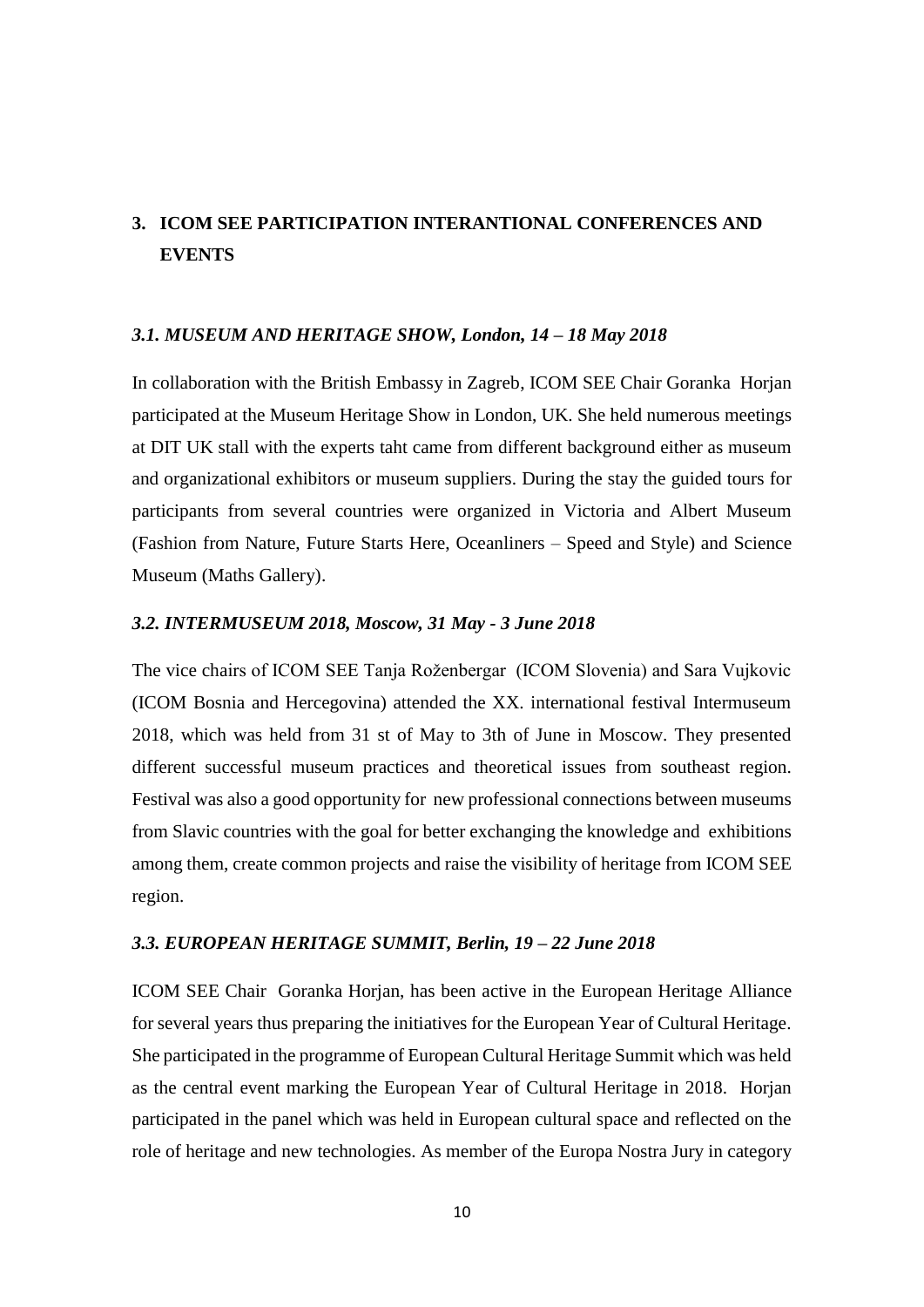4 Horjan took part at the Award Ceremony that was organized in the Berlin Congress Centre.

## *3.4. EUROPE EXPOSED, Bruxelles, 25 – 27 June 2018*

The House of European History organized the professional museum workshop called Europe Exposed. ICOM SEE members also took part at the event as presenters and moderators thus revealing how important this region was in the history of Europe and still is since several countries are still waiting to become the new EU member states. ICOM Chair Goranka Horjan was the moderator of the session that was devoted to the collection strategy. The main challenge for the museum is to develop strategic framework with the balanced European dimension in order to implement good practices in future exhibitions and expositions. In sensitive issues not only professional expertise but also sensitive ethical approach in required. ICOM Slovenia Chair Kaja Širok also participated in the workshop moderating another session. The conclusions were presented at the wrap-up panel at the end of the meeting and a small brochure was published.

## *3.5. BEST IN HERITAGE*

ICOM SEE Chair is the expert in the Advisory Board of the Best in Heritage event with whom ICOM has a long-standing partnership. In 2018 the Best in Heritage was chosen as the key event to mark the European Year of Cultural Heritage since it hosts for years the projects of excellence all over the world. The Minster of Culture closed the event and handed over the awards. Goranka Horjan was invited to moderate the opening of the event in Dubrovnik. The event is also the opportunity for the museum professionals in the region to benefit from international experts who come to the event.

## *3.6. ICOM Conference: FACING NEW POLITICAL REALITIES: RETHINKING TRAINING FOR REGIONAL MUSEUMS, Auckland, New Zealand, 5 – 9 November 2018*

Two international committees, ICT and ICTOP, together with the national committee of New Zealand organised the annual conference in Auckland and Wellington. ICOM SEE Chair Goranka Horjan was invited to be the keynote speaker at the opening of the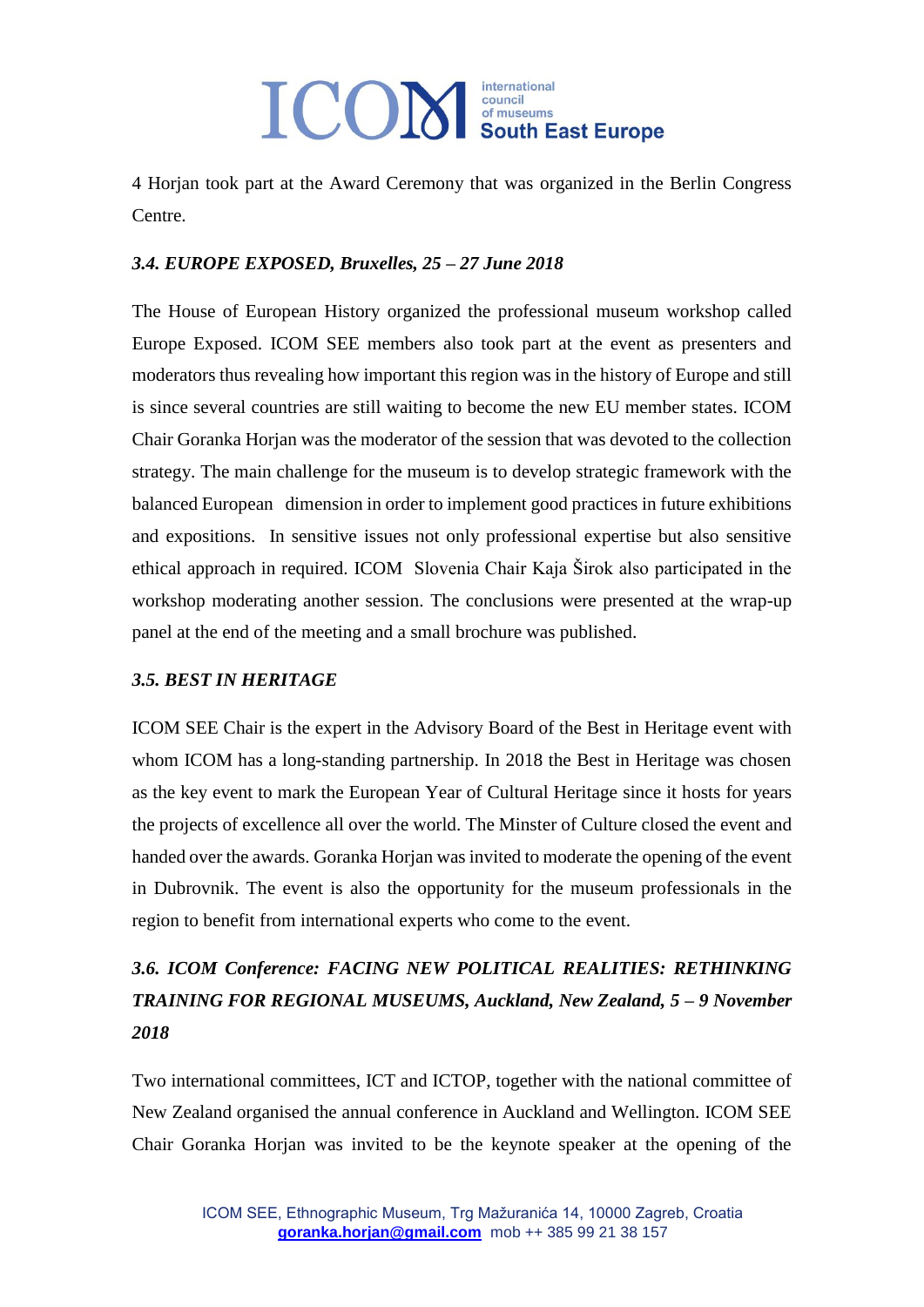conference in Auckland. Her lecture *Strategic Planning in New Political Context* gave an insight of the current issues regarding strategies and EU proejcts for museums in the SEE countries and particularly Croatia. The challenges that were presented included several study cases from the SEE region.

## *3.7. 13TH SESSION OF THE INTERGOVERNMENTAL COMMITTEE FOR THE SAFEGUARDING OF THE INTANGIBLE CULTURAL HERITAGE, Port Louis, Mauritius, 26 November - 1 December 2018,*

The vice chair of ICOM SEE Tanja Roženbergar participated in the thirteenth session of the Intergovernmental Committee for the Safeguarding of the Intangible Cultural Heritage in Port Louis, Republic of Mauritius, from Monday 26 November to Saturday 1 December 2018, at the Swami Vivekananda International Convention Centre (SVICC). She followed the latest new inscription of the ICH phenomena on the List of Intangible Cultural Heritage in Need of Urgent Safeguarding and on the Representative List of the Intangible Cultural Heritage of Humanity. Being one of the most successful countries in preserving and protecting ICH in Europe ICOM SEE countries had new inscriptions on the Lists. A joint inscription of dry stonewall building proofs how shared traditions among different countries can unite heritage experts in ICH protection. Interesting discussions and presentations were also part of the meeting - the roles of NGOs, reflect on how to follow up on issues related to elements already inscribed, particularly ICH in urban area. New topics, issues, adopted from ICH session in Mauritius will be included in initiatives ICOM SEE has in this field and successful inscriptions will back up the Special project application.

## **4. OTHER ACTIVITIES SUPPORTED BY RA ICOM SEE 4.1. Another EMYA Venue in SEE region**

*Emya 2019 is hosted by the War Childhood Museum – winner of the Council of Europe Museum Prize 2018.* In 2017 Zagreb hosted the European Museum of the Year Award (EMYA) and in 2019 EMYA is coming back to the region of SEE. The Council of Europe Museum Prize 2018 gave the award to the Museum of War Childhood Bosnia and Hezegovina which will host EMYA 2019 in Sarajevo from 22 – 25 May 2018. The region of south-east Europe had another laureate in 2018, Museum in Betina from Croatia won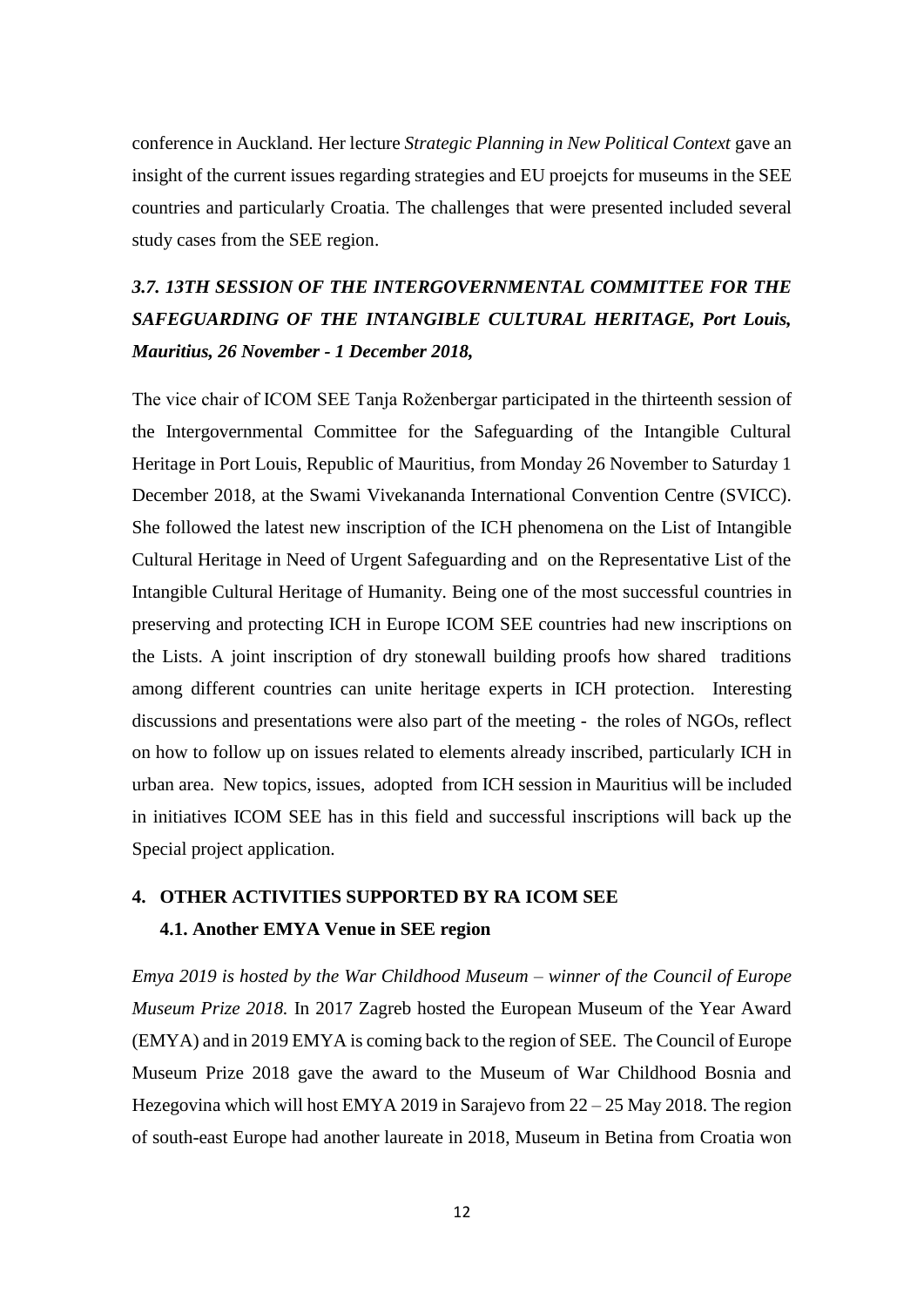Silletto prize for their community work. Recent awards and EMYA organisation capability show that the capacity of the museums in the region has increased and one of the contributors is ICOM SEE with its activities. Most of the national correspondents for EMYA in Balkan countries are ICOM SEE active members.

## *4.2.Preparations for joint meeting with INTERCOM in Kyoto 2019*

The Chair of ICOM SEE started negotiations with Ole Winter, the chair of INTERCOM, during the annual meeting in Paris in June 2018. In November and December the draft schedule was made together with ICOM CC whose participation at the joint meeting is expected at least for a day during the Kyoto General Conference. The final confirmation of speakers and attendees will be done in spring 2019.

## **5. FOSTERING VISIBILITY OF ICOM AND ICOM SEE**  *5.1.EDUCATIONAL ACTIVITES*

## **5.1.1. Introducing the Code of Ethics as obligatory literature at the Collage PVZG**

ICOM SEE has been constantly advocating ICOMs expertise and Code of Ethics in museum work. The Chair had several lectures at the College for Business and Culture that promoted to use ICOM Code of Ethics as essential tool in museum work. Several copies of the translated Code of Ethics were sent to the college library and the Code has been included in the obligatory literature for students.

## *5.2.PROMOTIONAL ACTIVITES*

## **5.2.1. ICH Day**

ICOM SEE created a campaign that promoted the  $17<sup>th</sup>$  October as the ICH International Day using its logo and marking that the initiative started from ICOM. Many positive replies were gathered but the campaign need bigger support to reach more active participants. The campaign was launched on social networks

## **5.2.2. Being active on-line**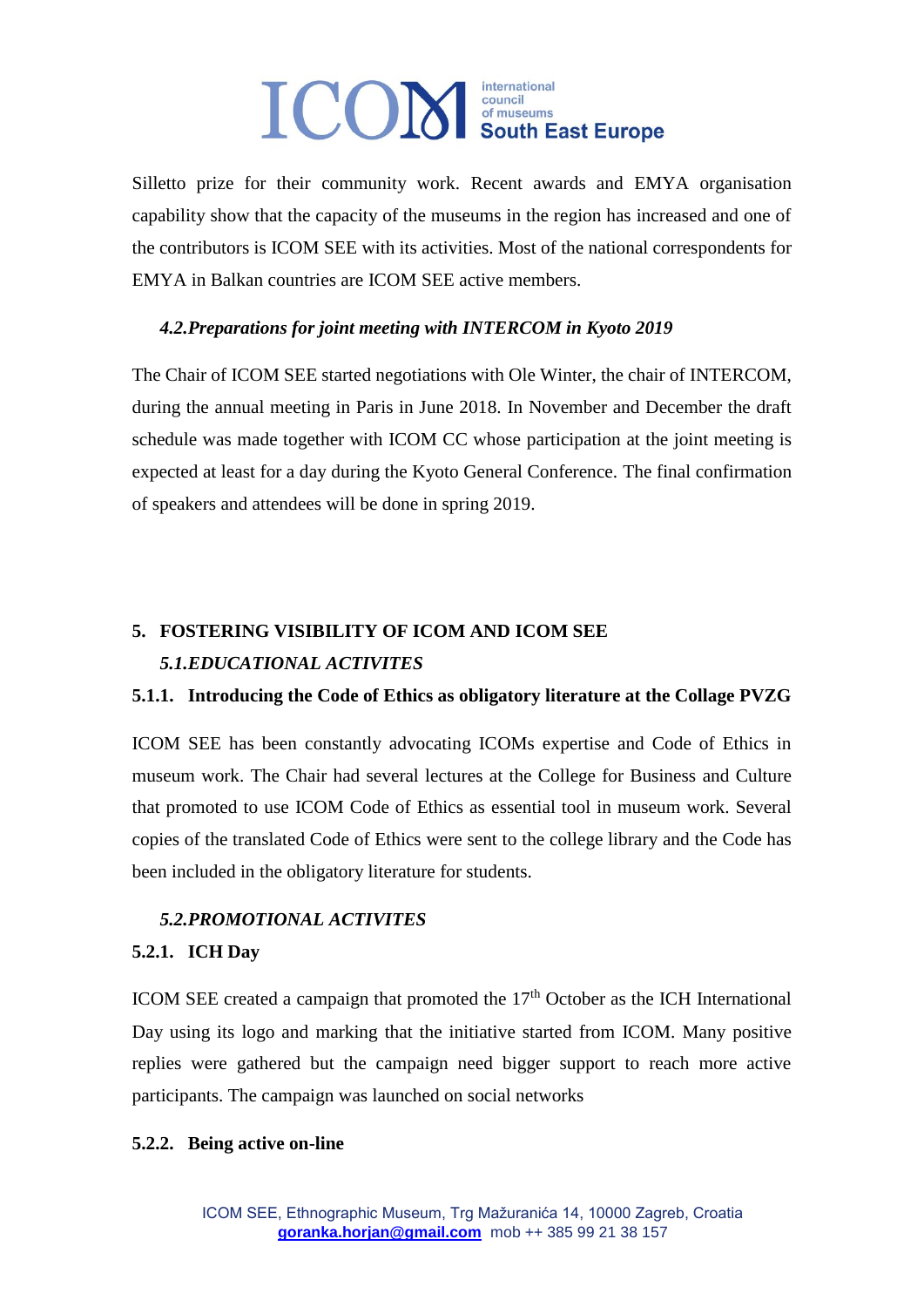ICOM SEE is putting a lot of efforts to send information on different activities to its members. Apart from putting current issues on Facebook and web the information is also given to chairs and representatives of national committees to enable them to reach members also through national on-line channels. At the end of the year Newsletter summarizing activities will be published.

#### **3. Macedonian national committee marked its 25th anniversary in 2018**

ICOM MNC marked the anniversary on 18<sup>th</sup> December in the Museum of Macedonian Struggle in Skopje. As one of the most active NC in the region the colleagues from EYRM have accomplished a lot during the last 25 years and introduced ICOM's expertise in many museums across the country. ICOM SEE Board members Gordan Nikolov attended the event on behalf of the regional alliance

#### **6.** EXHIBITION EXCHANGE

ICOM SEE members have expressed the intention to cooperate more closely on subjects that tackle common isssues in the region and which can be solid base for collaboration of museum professionals doing research which is later either published or presented in exhibitions. This initiative came into life with the project Sa o Roma (connecting three countries Macedonia, Croatia and Slovenia) and another cooperation started with the research and preparation of the exhibition on Marijana Gušić, a famous anthropologist and ethnologist who worked after the Second World War in Yugoslavia. The Museum in Nikšić, Montenegro is leading the project in which museum experts from Bosnia and Herzegovina and Croatia participate as well. Actually ICOM exhibition on the history of Balkans was a good example several years ago which is behind the idea

The initiative to make an exchange exhibition bank, to identify exhibitions which can go on tours and presented in different countries in the region since once they are prepared to travel less means are needed to host them, has been put into practice. In 2018 the Croatian exhibition On Animals and Men was set up in Skopje (Macedonia) from May to September, in Belgrade (Serbia) October – November, coming to Požega (Croatia) January – March and then continuing to Gorica (Slovenia) from April to June. To return hospitality Macedonian exhibition Black Hen and Red Rooster will be hosted in Zagreb (Croatia) February – April and then in Ljubljana (Slovenia) May – August. Exhibition of the Ethnographic Museum in